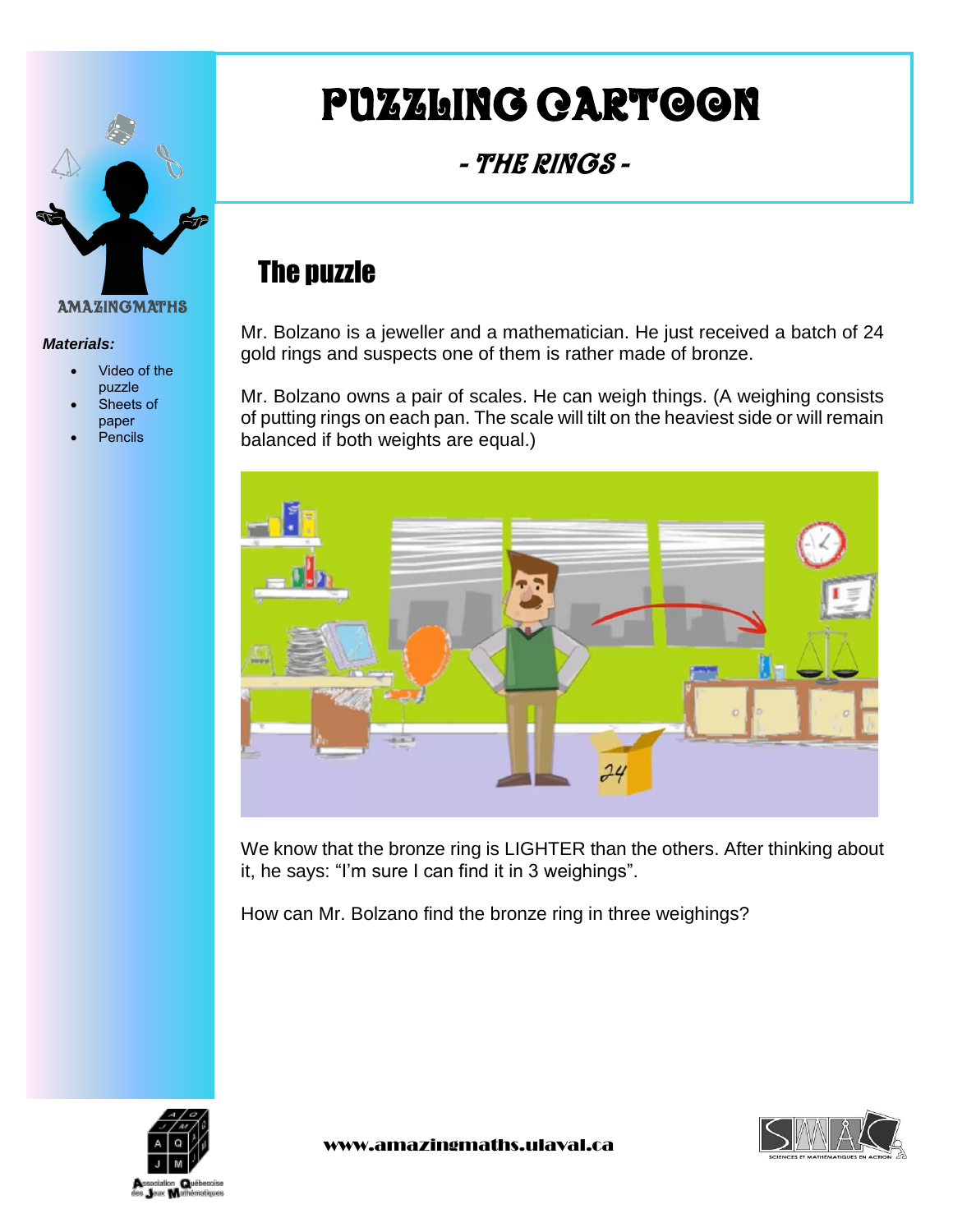

PUZZLE SOLUTION



#### **The answer:**

First of all, we divide our 24 rings into three piles of 8 rings and we compare two of these piles.



If the 1<sup>st</sup> weighing is balanced, the bronze ring is among the 8 that were not weighed. We are now certain that the other 16 rings are really made of gold; we eliminate them.

Otherwise, it is among the 8 rings of the lightest pan. We are now certain that the other 16 rings, meaning the ones on the other pan and the ones that stayed on the table, are not bronze.

Let's use the same technique again, but this time separating our rings into two piles of three and one pile of two.



If the 2<sup>nd</sup> weighing is balanced, the bronze ring is among the 2 that were not weighed. We are now certain that the other 6 rings are not made of bronze: we eliminate them.

Otherwise, it is among the 3 rings of the lightest pan. We are now certain that the other 5 rings are not bronze.

We then have two possibilities.

Third weighing

For the **3 rd weighing**, *if there are two rings left*, we compare the last two rings and the lightest one is the bronze ring. **We found the bronze ring.** 



For the **3 rd weighing**, *if there are three rings left*, we compare two of the rings. If it is balanced, the ring that was not weighed is the bronze ring. **We found the bronze ring.** 

If it is not balanced, the bronze ring is the lightest one. **We found the bronze ring.**